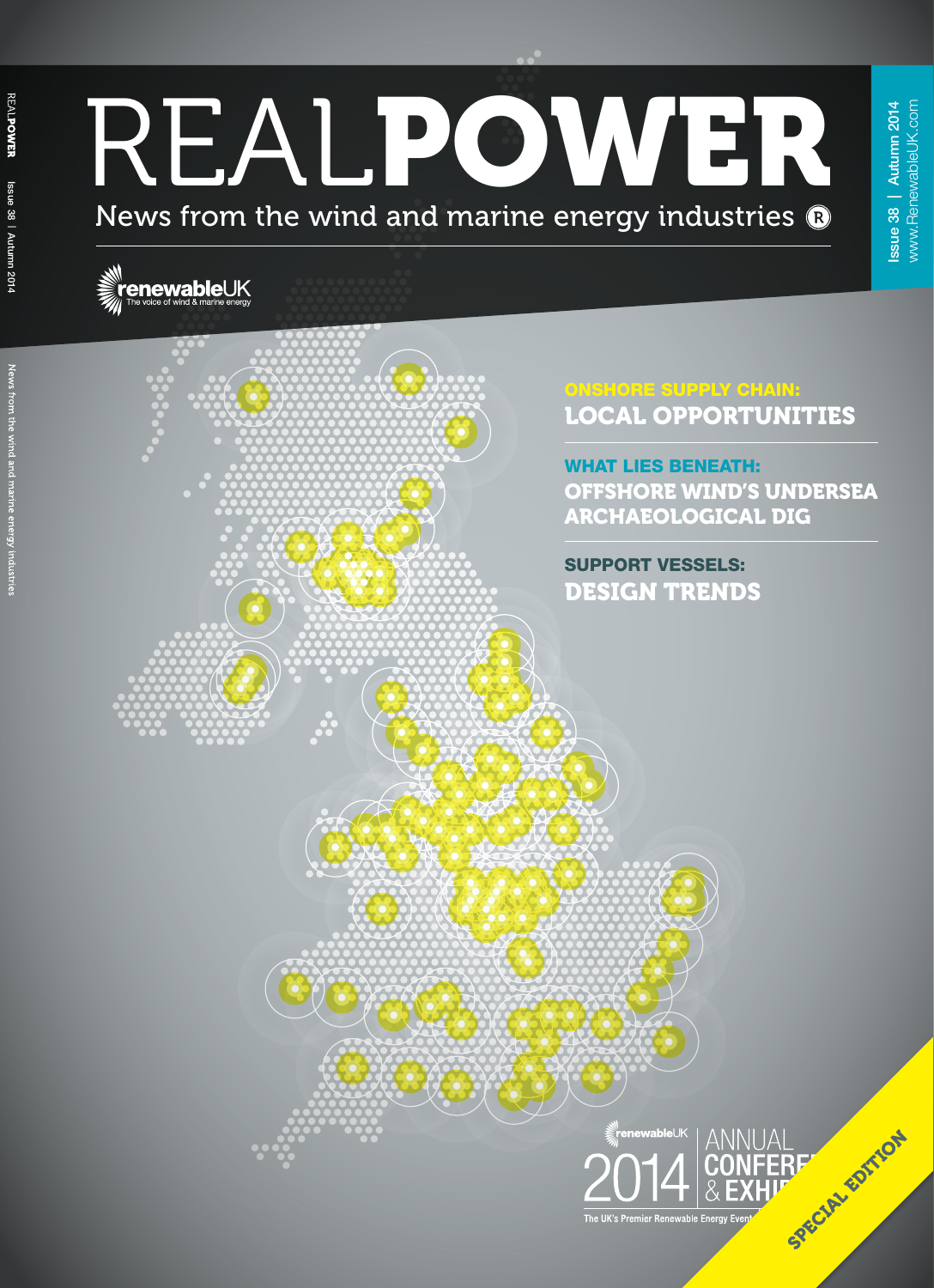

## **Collaborating** and co-existing with the fishing industry

The KIS-ORCA project charts the offshore renewable and cable industry activities and structures around the UK, primarily for the safety of fishermen, but also for the protection of assets and the development of an offshore co-existence mindset. Matthew Frow, Kingfisher Information Manager, explains the system.

As the installation of offshore renewable energy structures increases around the shores of the UK, it is essential that users of the sea are informed of structure locations and development activities taking place. This is important for mariners navigating at sea and critical for the safety of fishermen, due to the equipment they tow and deploy on the seabed.

#### UK fishing risks

Fishing is the most dangerous peacetime occupation in the UK, with 200 UK vessels lost and 87 fishermen losing their lives at sea over the past decade<sup>1</sup>. Sadly, in the past, manmade structures have played a part in the loss of life. Following one particularly tragic incident in the late 1990s, four fishermen lost their lives following the loss of their vessel after

they became stuck on a pipeline span. This hazard was not charted on admiralty navigation charts.

Following a Marine Accident Investigation Branch (MAIB) inquiry into the tragedy<sup>2</sup>, the lack of practical information and awareness of many offshore hazards was highlighted. The MAIB called on the offshore industries to ensure more was done to make fishermen aware of hazards and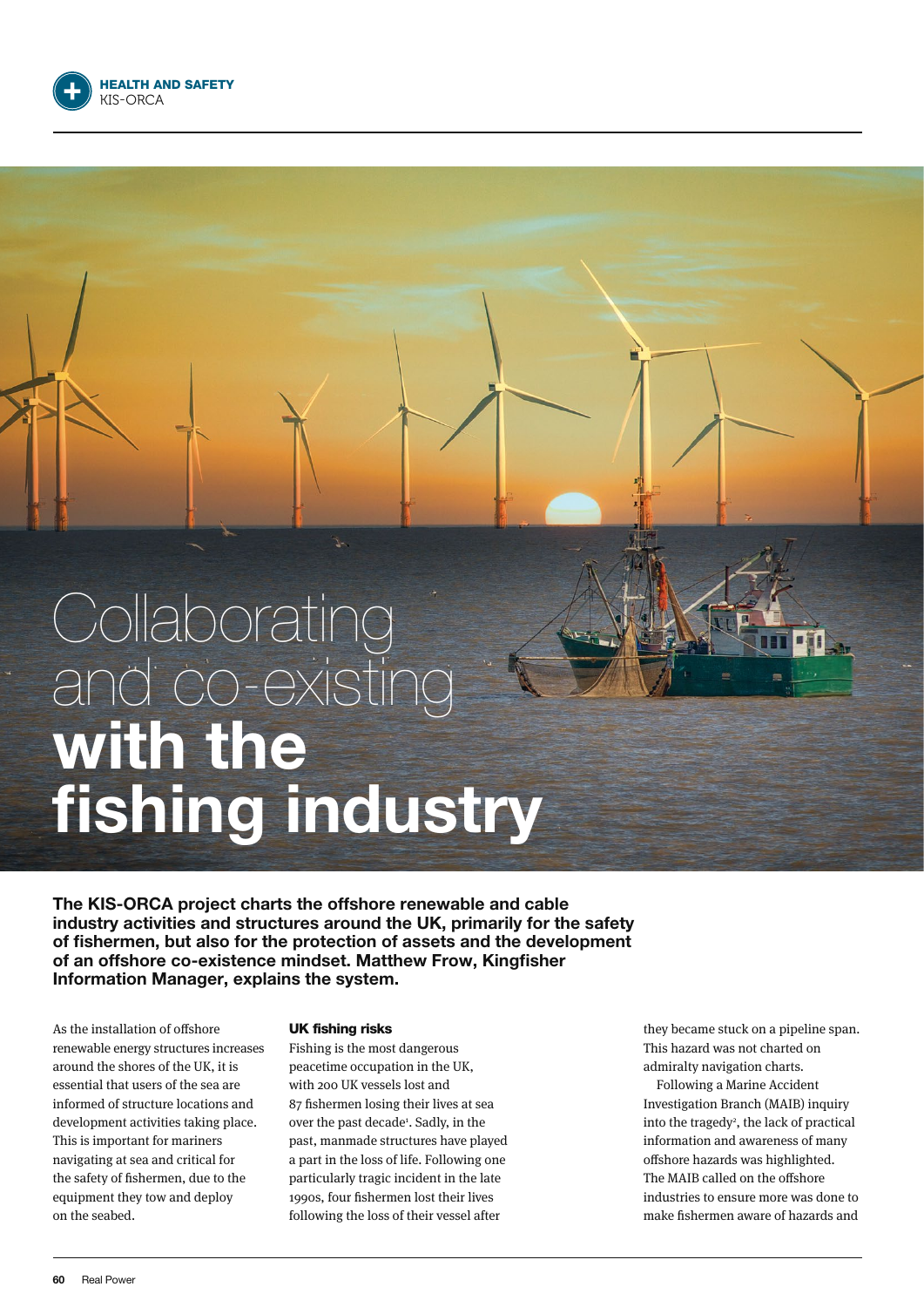

cited the work of the Kingfisher division of Seafish in fulfilling such a role. Seafish is a non-departmental public body, whose Kingfisher division has worked with the fishing industry since the 1960s, providing mapping and information to fishermen.

#### Hazard awareness

The reaction to the MAIB directive has been impressive, with the offshore oil and gas, and subsea cable industries, now wholeheartedly supporting fishing awareness projects. Subsea Cables UK, Oil & Gas UK and their members, representing more than 75 global organisations, have supported these projects for more than 15 years. Mick Borwell, Environmental Issues Director for Oil & Gas UK, confirmed, "The oil and gas and fishing industries have a well-established history of working side by side on the UK Continental

### "Fishing is the most dangerous peacetime occupation in the UK."

#### Left

Information supplied through KIS-ORCA ensures fishermen have access to accurate, up-to-date and practical information on the location of offshore structures

#### Below

To work safely, fishermen need access to accurate, up-to-date and practical information on the location of offshore structures

Shelf. Many systems and processes have been put in place to promote the awareness of oil and gas structures and support safe working practices."

These additional awareness projects are critical to the promotion of offshore structure and cable locations. As highlighted by the MAIB inquiry, many offshore industry structures and hazards are not included on admiralty charts used for navigating at sea. Those that are mapped are often not identified in sufficient detail, or available in a format that makes them practical to use when operating at sea. >>



"KIS-ORCA information is the most accurate, detailed and up-to-date available."